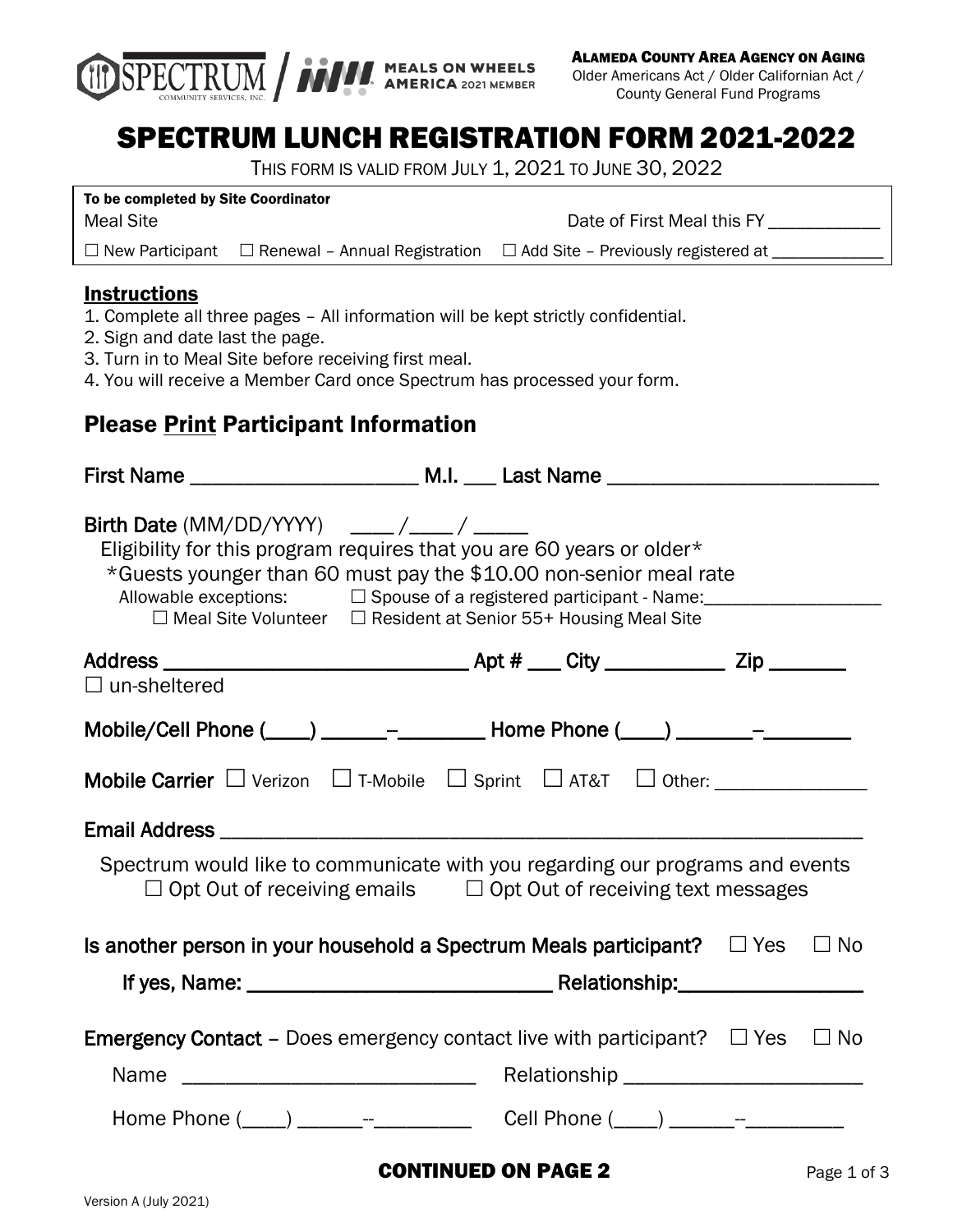| Are you the Head of Household?                                                                                                                                                                                                                                                           |                                                                    | $\Box$ Yes    | $\Box$ No                          |                                                   |                   |                                                                    |
|------------------------------------------------------------------------------------------------------------------------------------------------------------------------------------------------------------------------------------------------------------------------------------------|--------------------------------------------------------------------|---------------|------------------------------------|---------------------------------------------------|-------------------|--------------------------------------------------------------------|
| Do You Live Alone?                                                                                                                                                                                                                                                                       |                                                                    |               | $\Box$ Decline to State            |                                                   |                   | $\Box$ Yes $\Box$ No, number in household: _____                   |
| Are you a U.S. Veteran?                                                                                                                                                                                                                                                                  |                                                                    | $\square$ Yes | $\Box$ No                          |                                                   |                   |                                                                    |
| Preferred spoken language:<br>$\Box$ English $\Box$ Mandarin<br>$\Box$ Spanish $\Box$ Dari/Farsi                                                                                                                                                                                         |                                                                    |               | $\Box$ Cantonese<br>$\Box$ Tagalog |                                                   | $\Box$ Vietnamese | $\Box$ Japanese                                                    |
| Preferred written language:<br>$\Box$ English $\Box$ Simplified Chinese $\Box$ Traditional Chinese                                                                                                                                                                                       |                                                                    |               |                                    |                                                   |                   | $\Box$ Spanish                                                     |
| What is your gender? (Check only one)<br>$\Box$ Male $\Box$ Transgender Female to Male $\Box$ Genderqueer/Gender Non-binary<br>$\Box$ Female $\Box$ Transgender Male to Female<br>$\Box$ Declined/not stated                                                                             |                                                                    |               |                                    |                                                   |                   | □ Not listed/Please specify: __________                            |
| What was your sex at birth? (Check only one)<br>$\Box$ Male                                                                                                                                                                                                                              | $\Box$ Female $\Box$ Declined/not stated                           |               |                                    |                                                   |                   |                                                                    |
| How do you describe your sexual orientation or sexual identity? (Check only one)<br>$\Box$ Straight/heterosexual $\Box$ Bisexual $\Box$ Gay/Lesbian/Same-Gender Loving<br>□ Questioning/Unsure □ Not listed/please specify: ______________________________<br>$\Box$ Declined/not stated |                                                                    |               |                                    |                                                   |                   |                                                                    |
| <b>Ethnicity:</b> $\Box$ Hispanic or Latino $\Box$ Not Hispanic or Latino                                                                                                                                                                                                                |                                                                    |               |                                    |                                                   |                   | $\Box$ Declined/not stated                                         |
| Race (Check all that apply):<br>$\square$ Caucasian/White<br>$\Box$ Other Race<br>Asian:                                                                                                                                                                                                 | $\Box$ Multiple Race                                               |               |                                    |                                                   |                   | $\Box$ African American/Black $\Box$ American Indian/Alaska Native |
| Asian Indian<br>Filipino<br>$\Box$ Laotian<br>Hawaiian/Other Pacific Islander:<br>Guamanian<br><b>Other Pacific Islander</b>                                                                                                                                                             | Cambodian<br>$\square$ Japanese<br>$\Box$ Vietnamese<br>コ Hawaiian |               |                                    | Chinese<br>Korean<br><b>Other Asian</b><br>Samoan |                   |                                                                    |
| Decline to State                                                                                                                                                                                                                                                                         |                                                                    |               |                                    |                                                   |                   |                                                                    |
| Please indicate your household gross monthly income                                                                                                                                                                                                                                      |                                                                    |               |                                    |                                                   |                   |                                                                    |
| 1 person                                                                                                                                                                                                                                                                                 | 2 person                                                           |               | 3 person                           |                                                   |                   | 4 person                                                           |

| 1 person                    | 2 person                 | 3 person                    | 4 person                 |
|-----------------------------|--------------------------|-----------------------------|--------------------------|
| $\square$ \$0 - \$1,073     | 囗 \$0 - \$1,452          | I囗 \$0 - \$1,830            | □ \$0 - \$2,213          |
| $\square$ \$1,074 - \$2,398 | □ \$1,453 - \$2,742      | $\Box$ \$1,831 - \$3,083    | $\Box$ \$2,214 - \$3,425 |
| $\square$ \$2,399 - \$3,996 | $\Box$ \$2,743 - \$4,567 | □ \$3,084 - \$5,138         | $\Box$ \$3,426 - \$5,708 |
| $\square$ \$3,997 - \$4,795 | □ \$4,568 - \$5,480      | $\Box$ \$5,139 - \$6,165    | $\Box$ \$5,709 - \$6,850 |
| $\square$ \$4,796 - \$6,396 | $\Box$ \$5,481 - \$7,307 | $\square$ \$6,166 - \$8,221 | □ \$6,851 - \$9,133      |
| $\square$ \$6,397 +         | I⊡ \$7,308 +             | $\square$ \$8,222 +         | $\Box$ \$9,134 +         |

□ Decline to State

### **CONTINUED ON PAGE 3** Page 2 of 3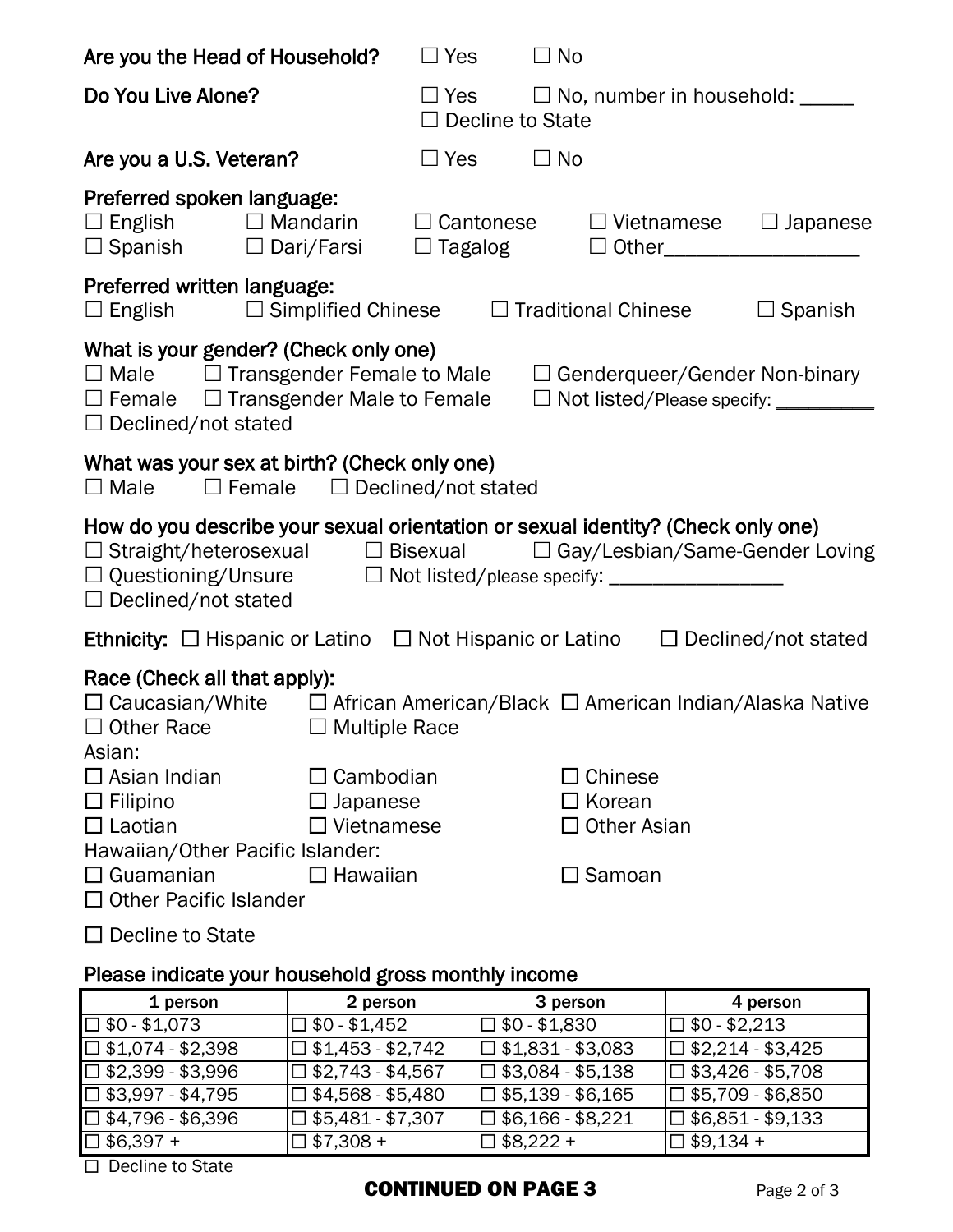# NUTRITION SCREENING INITIATIVE

#### Read the statements below.

### Please CIRCLE THE NUMBER in the "YES" column for those that apply.

|                                                                                                                                               | <b>YES</b>     |
|-----------------------------------------------------------------------------------------------------------------------------------------------|----------------|
| I have an illness or condition that made me change the kind and/or amount<br>of food I eat.                                                   | $\overline{2}$ |
| I eat fewer than 2 meals per day.                                                                                                             | 3              |
| I eat fewer than 2 servings (1/2 cup each) of fruits or vegetables each day. I<br>eat less than 1 serving of milk or dairy products each day. | 2              |
| I regularly consume 3 or more alcoholic beverages each day.                                                                                   | $\overline{2}$ |
| I have trouble biting, chewing, or swallowing and/or I have tooth or mouth<br>problems that make it hard for me to eat.                       | $\mathbf{2}$   |
| I don't always have enough money to buy the food I need.                                                                                      | 4              |
| I eat alone most of the time.                                                                                                                 | 1              |
| I take 3 or more different prescribed or over-the-counter medications a day.                                                                  | $\mathbf 1$    |
| Without wanting to, I have lost or gained 10 pounds in the last 6 months.                                                                     | $\overline{2}$ |
| I am not always physically able to shop, cook and/or feed myself.                                                                             | $\overline{2}$ |
| <b>Score TOTAL</b>                                                                                                                            |                |
| Declined to State                                                                                                                             |                |

I have completed this form myself for my own registration

| <b>Participant Signature:</b> | Date: |  |
|-------------------------------|-------|--|
|                               |       |  |

| I have completed this registration on behalf of |  |
|-------------------------------------------------|--|
|-------------------------------------------------|--|

| Prepared by (print name) |  |
|--------------------------|--|
|--------------------------|--|

|  |  | Preparer's Signature: |
|--|--|-----------------------|
|--|--|-----------------------|

Preparer's Signature: \_\_\_\_\_\_\_\_\_\_\_\_\_\_\_\_\_\_\_\_\_\_\_\_\_\_\_\_\_\_\_\_\_\_\_\_\_ Date: \_\_\_\_\_\_\_\_\_\_\_\_\_

## *THANK YOU FOR COMPLETING THIS FORM*